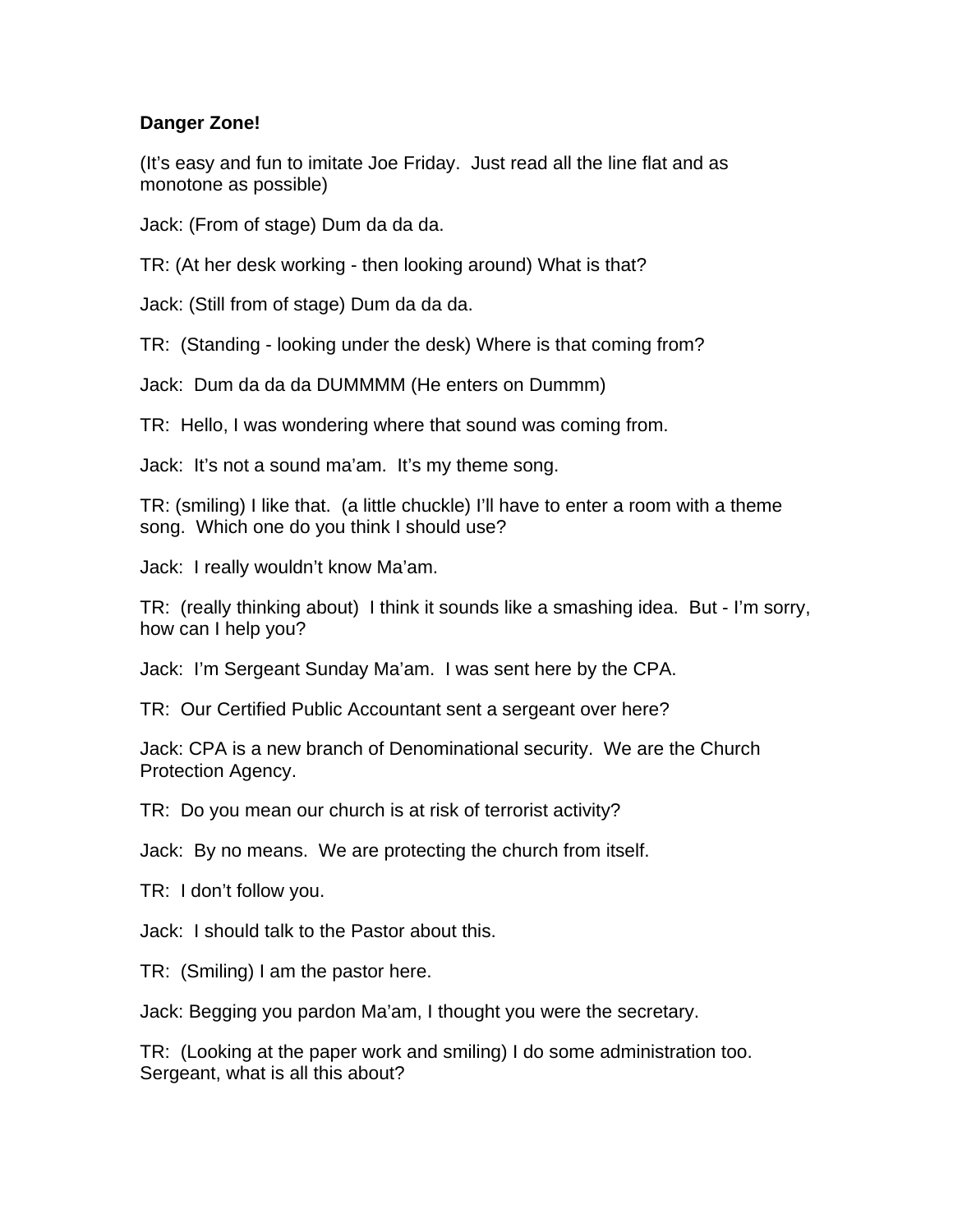Jack: (if it's available - Jack could start taping off the set with yellow crepe streamers. This is supposed to convey police crime scene tape) Safety Ma'am er - uh - Reverend.

TR: Please, call me Trina.

Jack: ( Still taping) Yes Ma'am.

TR: Safety and protection from what. I'm starting worry.

Jack: That's how it starts.

TR: You are frightening me.

Jack: Yes Ma'am, worry and fear are the chief indicators.

TR: Chief indicators of what?

Jack: The need for the CPA. We had a call. A few parishioners filed a complaint.

TR: (Taking this seriously) Oh dear, what is their concern.

Jack: Your preaching is at the top of the list.

TR: Ouch!

Jack: Sorry Ma'am, it's just the facts.

TR: (Wincing a bit) What is it about my preaching?

Jack: Over the past year and half you have used the words change, grow and new in almost every sermon and there has been an alarming use of the - (looks around and almost whispers) the "T" word.

TR: Good grief, I have never used coarse language from the pulpit! Wait a minute, what is the "T" word? I'm not sure I even know that one.

Jack: (Can't say it out loud so he whispers it in her ear)

TR: (She repeats his whisper loudly) TRANSFORMATION?

Jack: (Shocked and embarrassed) Please don't say that out loud again Ma'am. I will have to write you up.

TR: But change and growth and newness and transfor -

Jack: (He covers his ears) Please, Ma'am.